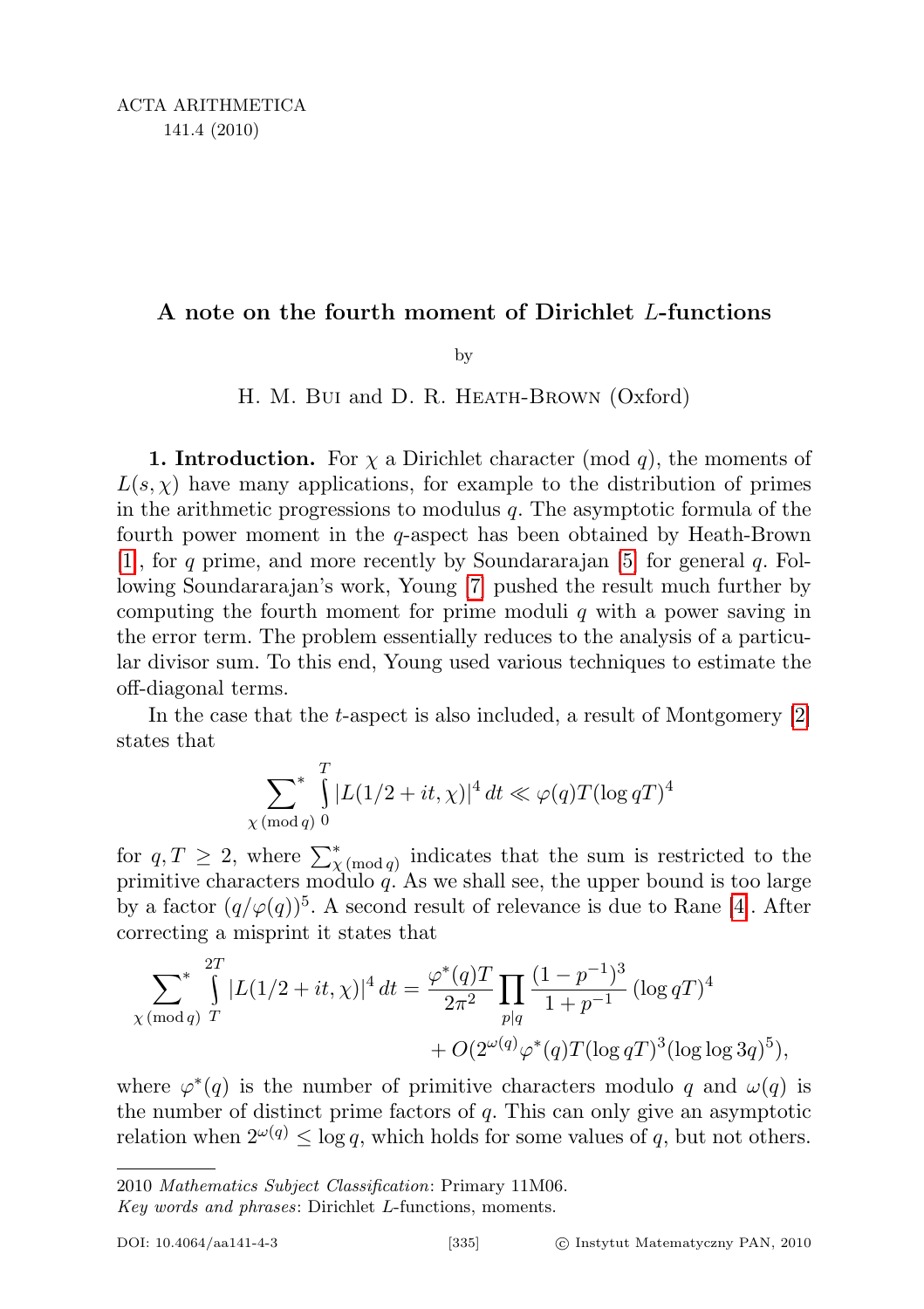Finally, we mention the work of Wang [\[6\]](#page-8-0), where an asymptotic formula is proved for  $q \leq T^{1-\delta}$ , for any fixed  $\delta > 0$ .

The goal of the present note is to establish an asymptotic formula, valid for all  $q, T \geq 2$ , as soon as  $q \to \infty$ .

THEOREM 1. For  $q, T \geq 2$  we have, in the notation above,

$$
\sum_{\chi \, (\text{mod } q)}^* \int_{0}^{T} |L(1/2 + it, \chi)|^4 dt
$$

$$
= \left(1+O\left(\frac{\omega(q)}{\log q} \sqrt{\frac{q}{\varphi(q)}}\right)\right) \frac{\varphi^*(q)T}{2\pi^2} \prod_{p|q} \frac{(1-p^{-1})^3}{1+p^{-1}} \left(\log qT\right)^4 + O(qT(\log qT)^{7/2}).
$$

Our proof uses ideas from the works of Heath-Brown [\[1\]](#page-8-0) and Soundarara- $\alpha$  ian [\[5\]](#page-8-0), but there is extra work to do to handle the integration over t.

Remark 1. It is possible, with only a little more effort, to extend the range to cover all  $T > 0$ . In this case the term  $\varphi^*(q)T$  in the main term remains the same, as does the factor  $qT$  in the error term, but one must replace  $\log qT$  by  $\log q(T + 2)$  both in the main term and in the error term.

REMARK 2. One may readily verify that our result provides an asymptotic formula, as soon as  $q \to \infty$ , with an error term which saves at least a factor  $O((\log \log q)^{-1/2})$ .

REMARK 3. The literature appears not to contain a precise analogue of this for the second moment. However, Motohashi [\[3\]](#page-8-0) has considered a uniform mean value in t-aspect. He proved that if  $\chi$  is a primitive character modulo a prime  $q$ , then

$$
\int_{0}^{T} |L(1/2 + it, \chi)|^2 dt = \frac{\varphi(q)T}{q} \left( \log \frac{qT}{2\pi} + 2\gamma + 2 \sum_{p|q} \frac{\log p}{p-1} \right) + O((q^{1/3}T^{1/3} + q^{1/2})(\log qT)^4)
$$

for  $T \geq 2$ . This provides an asymptotic formula when  $q \leq T^{2-\delta}$  for any fixed  $\delta > 0$ . Our theorem does not give a power saving in the error term, but it yields an asymptotic formula without any restrictions on q and T.

## 2. Auxiliary lemmas

LEMMA 1. Let  $\chi$  be a primitive character (mod q) such that  $\chi(-1) =$  $(-1)^{\mathfrak{a}}$  with  $\mathfrak{a} = 0$  or 1. Then

$$
|L(1/2+it,\chi)|^2 = 2\sum_{a,b\geq 1} \frac{\chi(a)\,\overline{\chi(b)}}{\sqrt{ab}}\bigg(\frac{a}{b}\bigg)^{-it}W_{\mathfrak{a}}\bigg(\frac{\pi ab}{q};t\bigg),\,
$$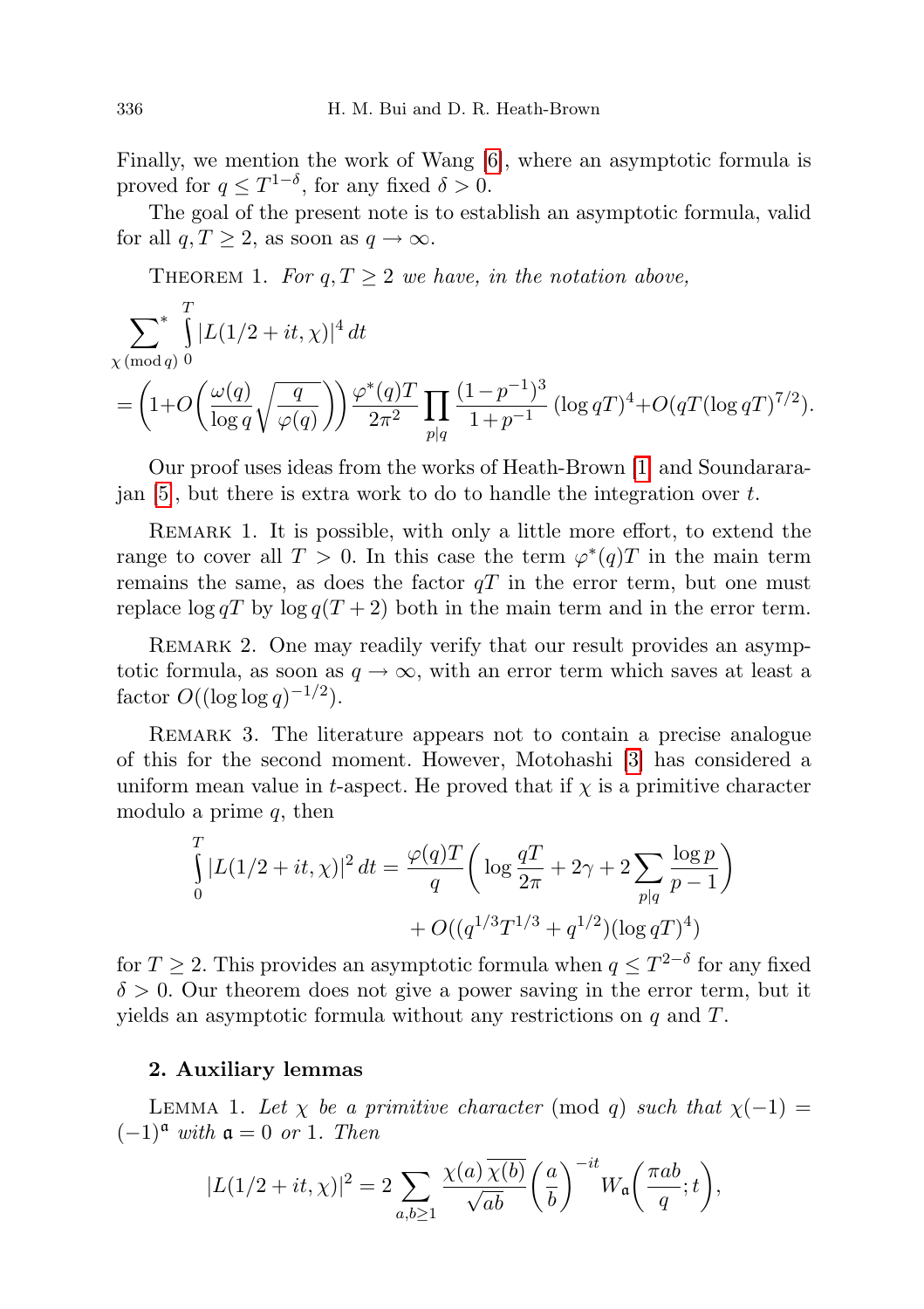where

$$
W_{\mathfrak{a}}(x;t) = \frac{1}{2\pi i} \int_{(2)} \frac{\Gamma(1/4 + it/2 + z/2 + \mathfrak{a}/2) \Gamma(1/4 - it/2 + z/2 + \mathfrak{a}/2)}{|\Gamma(1/4 + it/2 + \mathfrak{a}/2)|^2} e^{z^2} x^{-z} \frac{dz}{z}.
$$

Proof. Let

$$
I := \frac{1}{2\pi i} \int_{(2)} \frac{A(1/2 + it + z, \chi)A(1/2 - it + z, \overline{\chi})}{|\Gamma(1/4 + it/2 + \mathfrak{a}/2)|^2} e^{z^2} \frac{dz}{z},
$$

where

$$
\Lambda(1/2+s,\chi) = \left(\frac{q}{\pi}\right)^{s/2} \Gamma\left(\frac{1}{4} + \frac{s}{2} + \frac{\mathfrak{a}}{2}\right) L(1/2+s,\chi).
$$

We recall the functional equation

$$
\Lambda(1/2+s,\chi)=\frac{\tau(\chi)}{i^{\mathfrak{a}}\sqrt{q}}\,\Lambda(1/2-s,\overline{\chi}).
$$

Hence, moving the line of integration to  $\Re z = -2$  and applying Cauchy's theorem, we obtain  $|L(1/2 + it, \chi)|^2 = 2I$ . Finally, expanding  $L(1/2 + it)$  $+ z$ ,  $\chi$ )L(1/2 – it + z,  $\overline{\chi}$ ) in a Dirichlet series and integrating termwise we obtain the lemma.

We decompose 
$$
|L(1/2 + it, \chi)|^2
$$
 as  $2(A(t, \chi) + B(t, \chi))$ , where  
\n
$$
A(t, \chi) = \sum_{ab \le Z} \frac{\chi(a) \overline{\chi(b)}}{\sqrt{ab}} \left(\frac{a}{b}\right)^{-it} W_a\left(\frac{\pi ab}{q}; t\right),
$$
\n
$$
B(t, \chi) = \sum_{ab > Z} \frac{\chi(a) \overline{\chi(b)}}{\sqrt{ab}} \left(\frac{a}{b}\right)^{-it} W_a\left(\frac{\pi ab}{q}; t\right),
$$

with  $Z = qT/2^{\omega(q)}$ . In the next two sections, we evaluate the second moments of  $A(t, \chi)$  and  $B(t, \chi)$ , after which our theorem will be an easy consequence.

The function  $W_a(x;t)$  approximates the characteristic function of the interval  $[0, |t|]$ . Indeed, we have the following.

LEMMA 2. The function  $W_a(x;t)$  satisfies

$$
W_{\mathfrak{a}}(x;t) = \begin{cases} O((\tau/x)^2) & \text{for } x \ge \tau, \\ 1 + O((x/\tau)^{1/4}) & \text{for } 0 < x < \tau, \end{cases}
$$

and

$$
\frac{\partial}{\partial t}W_{\mathfrak{a}}(x;t) \ll \begin{cases} \tau^{-1}(\tau/x)^2 & \text{for } x \ge \tau, \\ \tau^{-1}(x/\tau)^{1/4} & \text{for } 0 < x < \tau, \end{cases}
$$

where  $\tau = |t| + 2$ .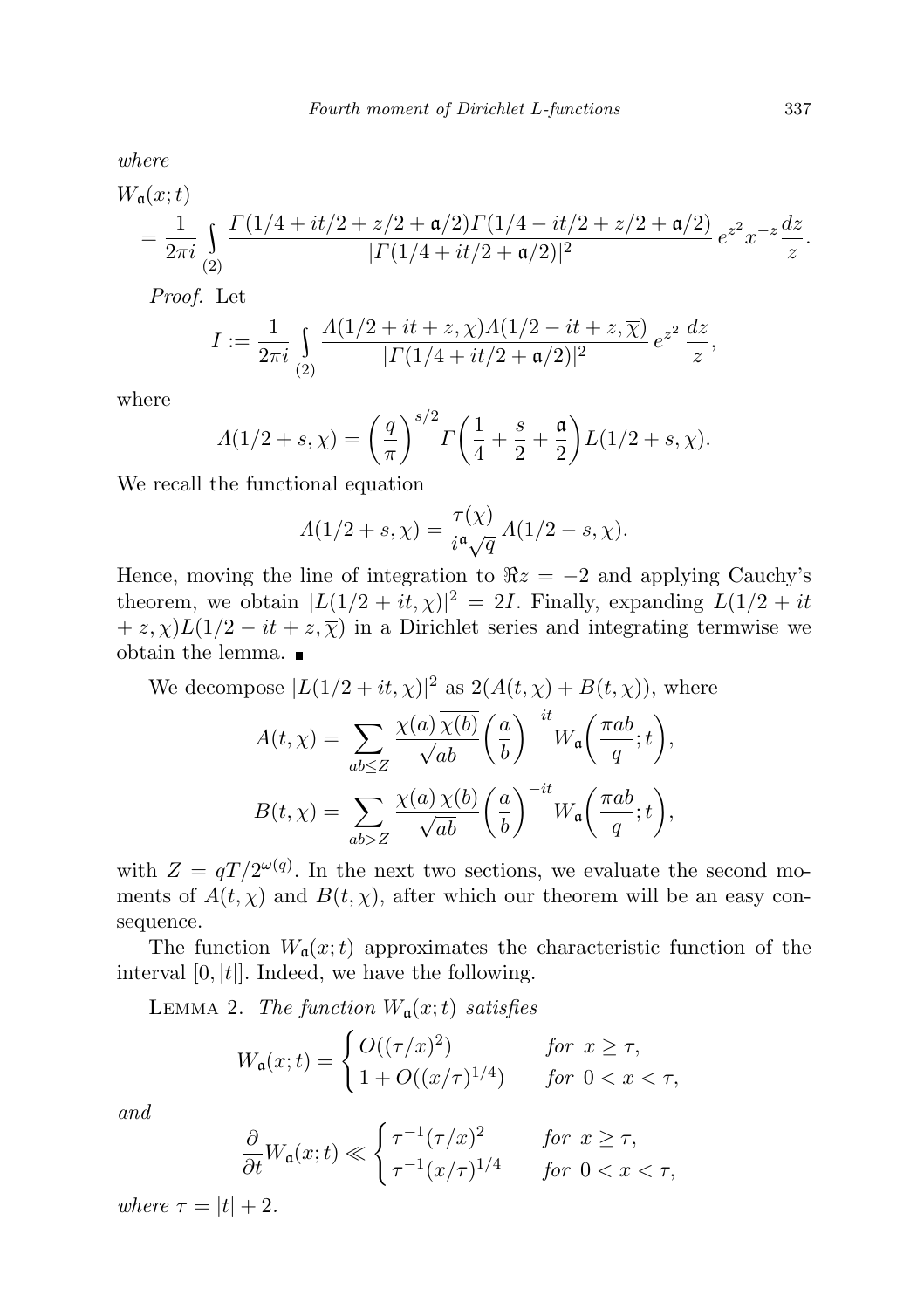Proof. The first estimate is a direct consequence of Stirling's formula, while for the second one merely shifts the line of integration to  $\Re z = -1/4$ before employing Stirling's formula. To handle the derivative one proceeds as before, differentiates under the integral sign and uses the estimate

$$
\Gamma'(w)/\Gamma(w) = \log w + O(|w|^{-1}),
$$

which holds for  $1/8 \leq \Re w \leq 2$ .

The next lemma concerns the orthogonality of primitive Dirichlet characters.

LEMMA 3. For  $(mn, q) = 1$ , we have

$$
\sum_{\chi \pmod{q}}^* \chi(m)\overline{\chi}(n) = \sum_{k|(q,m-n)} \varphi(k)\mu(q/k).
$$

Moreover,

$$
\sum_{\substack{\chi \pmod{q} \\ \chi(-1) = (-1)^a}}^* \chi(m)\overline{\chi}(n) = \frac{1}{2} \sum_{k|(q,m-n)} \varphi(k)\mu(q/k) + \frac{(-1)^a}{2} \sum_{k|(q,m+n)} \varphi(k)\mu(q/k).
$$

*Proof.* This follows from [\[1,](#page-8-1) p. 27].

To handle the off-diagonal term we shall use the following bounds.

LEMMA 4. Let k be a positive integer and  $Z_1, Z_2 \geq 2$ . If  $Z_1 Z_2 \leq k^{19/10}$ then

<span id="page-3-0"></span>
$$
E := \sum_{\substack{Z_1 \le ab < 2Z_1 \\ Z_2 \le cd < 2Z_2 \\ ac \equiv \pm bd \, (\text{mod } k) \\ ac \ne bd \\ (abcd, k) = 1}} \frac{1}{|\log \frac{ac}{bd}|} \ll \frac{(Z_1 Z_2)^{1+\varepsilon}}{k}
$$

for any fixed  $\varepsilon > 0$ , while if  $Z_1 Z_2 > k^{19/10}$  then (2.1)  $E \ll \frac{Z_1 Z_2}{I}$  $\frac{1}{2}$   $(\log Z_1 Z_2)^3$ .

Proof. We note that in each case the contribution of the terms with  $|\log ac/bd|>$ log 2 is satisfactory, by the corresponding lemma of Soundararajan [\[5,](#page-9-0) Lemma 3]. Thus, by symmetry, it is enough to consider the terms with  $bd < ac \leq 2bd$ . We shall show how to handle the terms in which  $ac \equiv bd \pmod{k}$ , the alternative case being dealt with similarly. We write  $n = bd$  and  $ac = kl + bd$  and observe that  $kl \leq bd$ . We deduce that  $n \leq 2\sqrt{Z_1Z_2}$  and  $1 \leq l \leq 2\sqrt{Z_1Z_2}/k$ . Since  $\log ac/bd \gg kl/n$  the contribution of these terms to  $E$  is

$$
\ll \frac{1}{k} \sum_{l \le 2\sqrt{Z_1 Z_2}/k} \frac{1}{l} \sum_{\substack{n \le 2\sqrt{Z_1 Z_2} \\ (n,k)=1}} n d(n) d(kl+n).
$$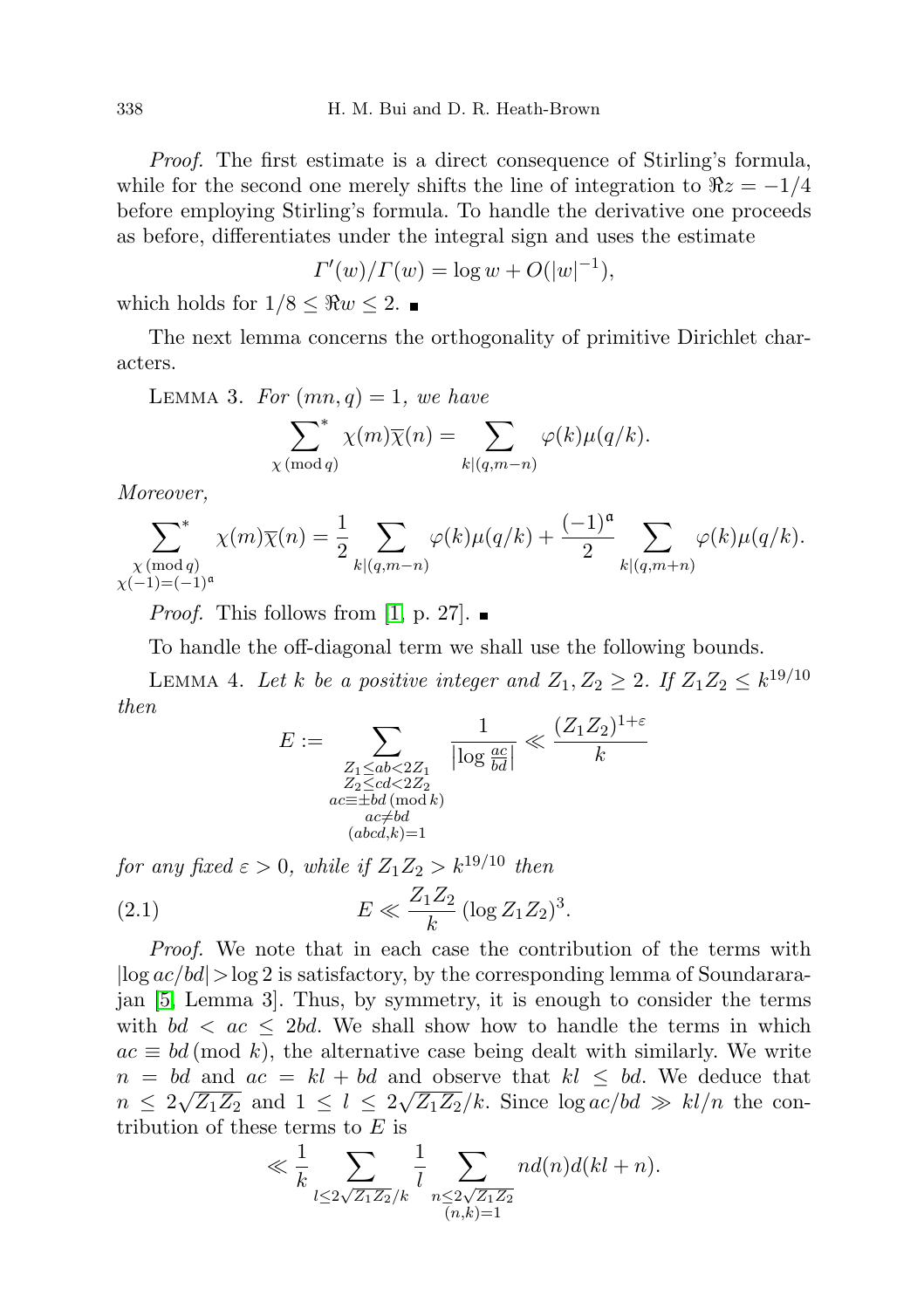We estimate the sum over  $n$  using a bound from Heath-Brown's paper [\[1,](#page-8-1) (17)]. This shows that the above expression is

$$
\ll \frac{Z_1 Z_2 (\log Z_1 Z_2)^2}{k} \sum_{l \leq 2\sqrt{Z_1 Z_2}/k} \frac{1}{l} \sum_{d|l} d^{-1} \ll \frac{Z_1 Z_2}{k} (\log Z_1 Z_2)^3.
$$

This suffices to complete the proof. The reader will observe that when  $Z_1 Z_2 \leq k^{19/10}$  it is only the terms with  $|\log ac/bd| > \log 2$  which prevent us from achieving the bound  $(2.1)$ .

Finally, we shall require the following two lemmas [\[5,](#page-9-0) Lemmas 4 and 5].

LEMMA 5. For  $q \geq 2$  we have

$$
\sum_{\substack{n \le x \\ (n,q)=1}} \frac{1}{n} = \frac{\varphi(q)}{q} \left( \log x + O(1 + \log \omega(q)) \right) + O\left(\frac{2^{\omega(q)} \log x}{x}\right).
$$

LEMMA 6. For  $x \geq \sqrt{q}$  we have

$$
\sum_{\substack{n \le x \\ (n,q)=1}} \frac{2^{\omega(n)}}{n} \ll \left(\frac{\varphi(q)}{q}\right)^2 (\log x)^2
$$

and

$$
\sum_{\substack{n \le x \\ (n,q)=1}} \frac{2^{\omega(n)}}{n} \bigg( \log \frac{x}{n} \bigg)^2 = \bigg( 1 + O\bigg( \frac{1 + \log \omega(q)}{\log q} \bigg) \bigg) \frac{(\log x)^4}{12\zeta(2)} \prod_{p \mid q} \frac{1 - 1/p}{1 + 1/p}.
$$

3. The main term. Applying Lemma 3 we have

$$
\sum_{\chi \pmod{q}}^{T} \int_{0}^{T} A(t, \chi)^{2} dt = M + E,
$$

where

$$
M = \frac{\varphi^*(q)}{2} \sum_{\substack{\mathfrak{a} = 0,1 \\ a \text{ odd}, q \ge 1 \\ (abcd,q) = 1}} \frac{1}{\sqrt{abcd}} \int_0^T W_{\mathfrak{a}}\left(\frac{\pi ab}{q}; t\right) W_{\mathfrak{a}}\left(\frac{\pi cd}{q}; t\right) dt
$$

and

$$
E = \sum_{k|q} \varphi(k)\mu(q/k)E(k),
$$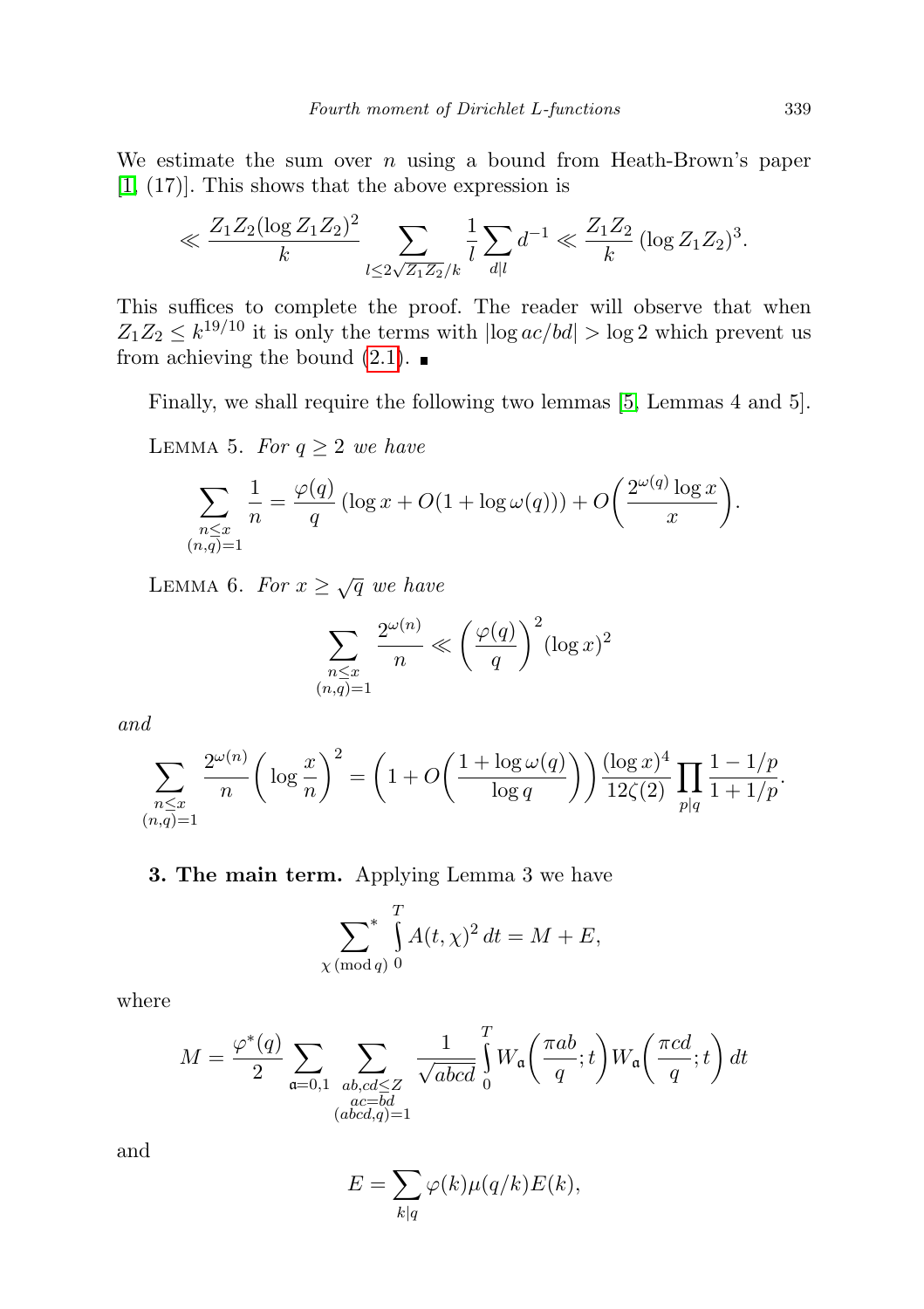with

$$
E(k) = \sum_{\substack{\mathfrak{a} = 0,1 \\ ac \equiv \pm bd \, (\text{mod } k) \\ ac \neq bd}} \sum_{\substack{\mathfrak{a}b, cd \leq Z \\ ac \neq bd}} \frac{1}{\sqrt{abcd}} \int_{0}^{T} \left(\frac{ac}{bd}\right)^{-it} W_{\mathfrak{a}}\left(\frac{\pi ab}{q}; t\right) W_{\mathfrak{a}}\left(\frac{\pi cd}{q}; t\right) dt.
$$

 $\overline{a}$ 

We first estimate the error term  $E$ . We integrate by parts, using Lemma 2. This produces

$$
E(k) \ll \sum_{\substack{ab, cd \le Z \\ ac \equiv \pm bd \, (\text{mod } k) \\ ac \neq bd \\ (abcd,q)=1}} \frac{1}{\sqrt{abcd} \, |\log \frac{ac}{bd}|}.
$$

We divide the terms  $ab, cd \leq Z$  into dyadic blocks  $Z_1 \leq ab < 2Z_1$  and  $Z_2 \leq cd < 2Z_2$ . From Lemma 4, the contribution of this range to  $E(k)$  is

$$
\ll \frac{1}{\sqrt{Z_1 Z_2}} \frac{Z_1 Z_2}{k} (\log Z_1 Z_2)^3 = \frac{\sqrt{Z_1 Z_2}}{k} (\log Z_1 Z_2)^3
$$

if  $Z_1 Z_2 > k^{19/10}$ , and is  $O((Z_1 Z_2)^{1/2 + \epsilon} k^{-1})$  if  $Z_1 Z_2 \leq k^{19/10}$ . Summing over all such dyadic blocks we have

<span id="page-5-0"></span>
$$
E(k) \ll \frac{Z}{k} (\log Z)^3 + k^{-1/20 + 2\varepsilon}.
$$

Thus

(3.1) 
$$
E \ll Z2^{\omega(q)} (\log Z)^3 \ll qT(\log qT)^3.
$$

We now turn to the main term M. Since  $ac = bd$ , we can write  $a = gr$ ,  $b = gs, c = hs$  and  $d = hr$ , where  $(r, s) = 1$ . We put  $n = rs$ . Hence

$$
M = \frac{\varphi^*(q)}{2} \sum_{\mathfrak{a}=0,1} \sum_{\substack{n \leq Z \\ (n,q)=1}} \frac{2^{\omega(n)}}{n} \sum_{\substack{g,h \leq \sqrt{Z/n} \\ (gh,q)=1}} \frac{1}{gh} \int_0^T W_{\mathfrak{a}}\left(\frac{\pi g^2 n}{q};t\right) W_{\mathfrak{a}}\left(\frac{\pi h^2 n}{q};t\right) dt.
$$

From Lemma 2 we have  $W_a(\pi g^2 n/q;t) = 1 + O(g^{1/2}(n/qt)^{1/4})$ , whence

$$
M = \varphi^*(q) T \sum_{\substack{n \le Z \\ (n,q)=1}} \frac{2^{\omega(n)}}{n} \bigg( \sum_{\substack{g \le \sqrt{Z/n} \\ (g,q)=1}} \frac{1}{g} + O(1) \bigg)^2.
$$

We split the terms  $n \leq Z$  into the cases  $n \leq Z_0$  and  $Z_0 < n \leq Z$ , where  $Z_0 = Z/9^{\omega(q)}$ . In the first case, from Lemma 5 the sum over g is

$$
\frac{\varphi(q)}{2q} \log \frac{Z_0}{n} + O(1 + \log \omega(q)),
$$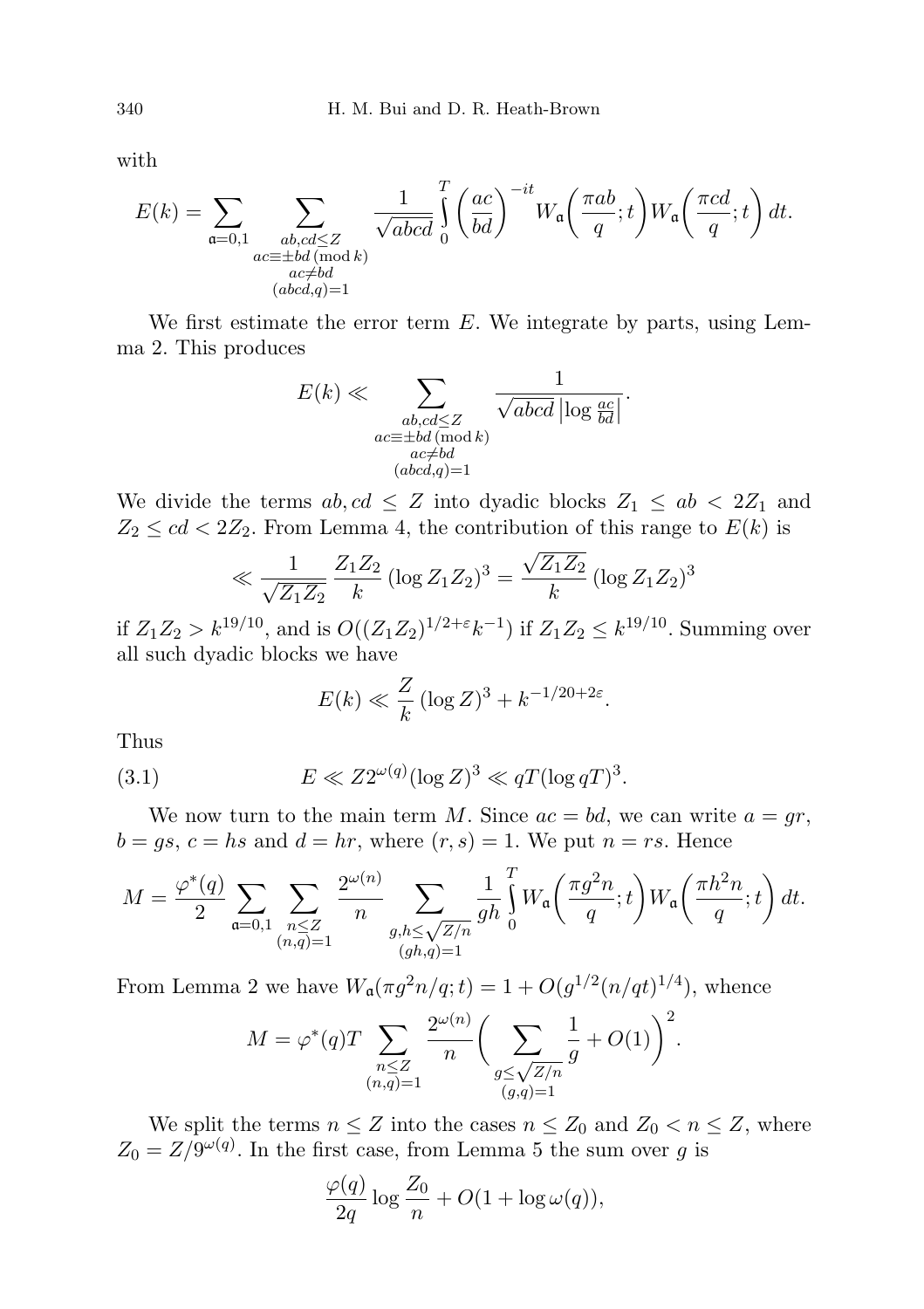since the first error term in Lemma 5 dominates the second. Hence the contribution of such values of  $n$  to  $M$  is

$$
\varphi^*(q)T\left(\frac{\varphi(q)}{2q}\right)^2 \sum_{\substack{n \le Z_0 \\ (n,q)=1}} \frac{2^{\omega(n)}}{n} \left( \left( \log \frac{Z_0}{n} \right)^2 + O(\omega(q) \log Z) \right).
$$

Here we use the fact that  $q/\varphi(q) \ll 1 + \log \omega(q)$ . This estimate will be employed a number of times in what follows, without further comment. In view of Lemma 6 the contribution from terms with  $n \leq Z_0$  is now seen to be

<span id="page-6-0"></span>(3.2) 
$$
\frac{\varphi^*(q)T}{8\pi^2} \prod_{p|q} \frac{(1-1/p)^3}{1+1/p} (\log Z_0)^4 \left(1+O\left(\frac{\omega(q)}{\log q}\right)\right).
$$

For  $Z_0 \le n \le Z$ , we extend the sum over g to all  $g \le 3^{\omega(q)}$  that are coprime to q. By Lemma 5, this sum is  $\ll \omega(q)\varphi(q)/q$ . Hence the contribution of these terms to  $M$  is

$$
\ll \varphi^*(q)T\left(\omega(q)\frac{\varphi(q)}{q}\right)^2 \sum_{Z_0 \le n \le Z} \frac{2^{\omega(n)}}{n} \ll \varphi^*(q)T\left(\frac{\varphi(q)}{q}\right)^4 \omega(q)^2(\log Z)^2.
$$

Combining this with [\(3.1\)](#page-5-0) and [\(3.2\)](#page-6-0) we obtain

<span id="page-6-1"></span>(3.3) 
$$
\sum_{\chi \pmod{q}}^{T} A(t, \chi)^2 dt = \left(1 + O\left(\frac{\omega(q)}{\log q}\right)\right) \frac{\varphi^*(q)T}{8\pi^2} \prod_{p|q} \frac{(1 - 1/p)^3}{1 + 1/p} (\log q)^4.
$$

4. The error term. We have

$$
\sum_{\chi \pmod{q}} \int_{0}^{T} B(t, \chi)^{2} dt \leq \sum_{\chi \pmod{q}} \int_{0}^{T} B(t, \chi)^{2} dt
$$
  
= 
$$
\frac{\varphi(q)}{2} \sum_{\substack{\mathfrak{a} \equiv \pm bd \pmod{q} \\ ac \equiv \pm bd \pmod{q} \\ (abcd,q)=1}} \frac{1}{\sqrt{abcd}} \int_{0}^{T} \left(\frac{ac}{bd}\right)^{-it} W_{\mathfrak{a}}\left(\frac{\pi ab}{q}; t\right) W_{\mathfrak{a}}\left(\frac{\pi cd}{q}; t\right) dt.
$$

Using Lemma 2 and integration by parts, the integral over  $t$  is

$$
\ll \frac{1}{\left|\log \frac{ac}{bd}\right|} \left(1 + \frac{ab}{qT}\right)^{-2} \left(1 + \frac{cd}{qT}\right)^{-2}
$$

if  $ac \neq bd$ , and is

$$
\ll T \bigg( 1 + \frac{ab}{qT} \bigg)^{-2} \bigg( 1 + \frac{cd}{qT} \bigg)^{-2}
$$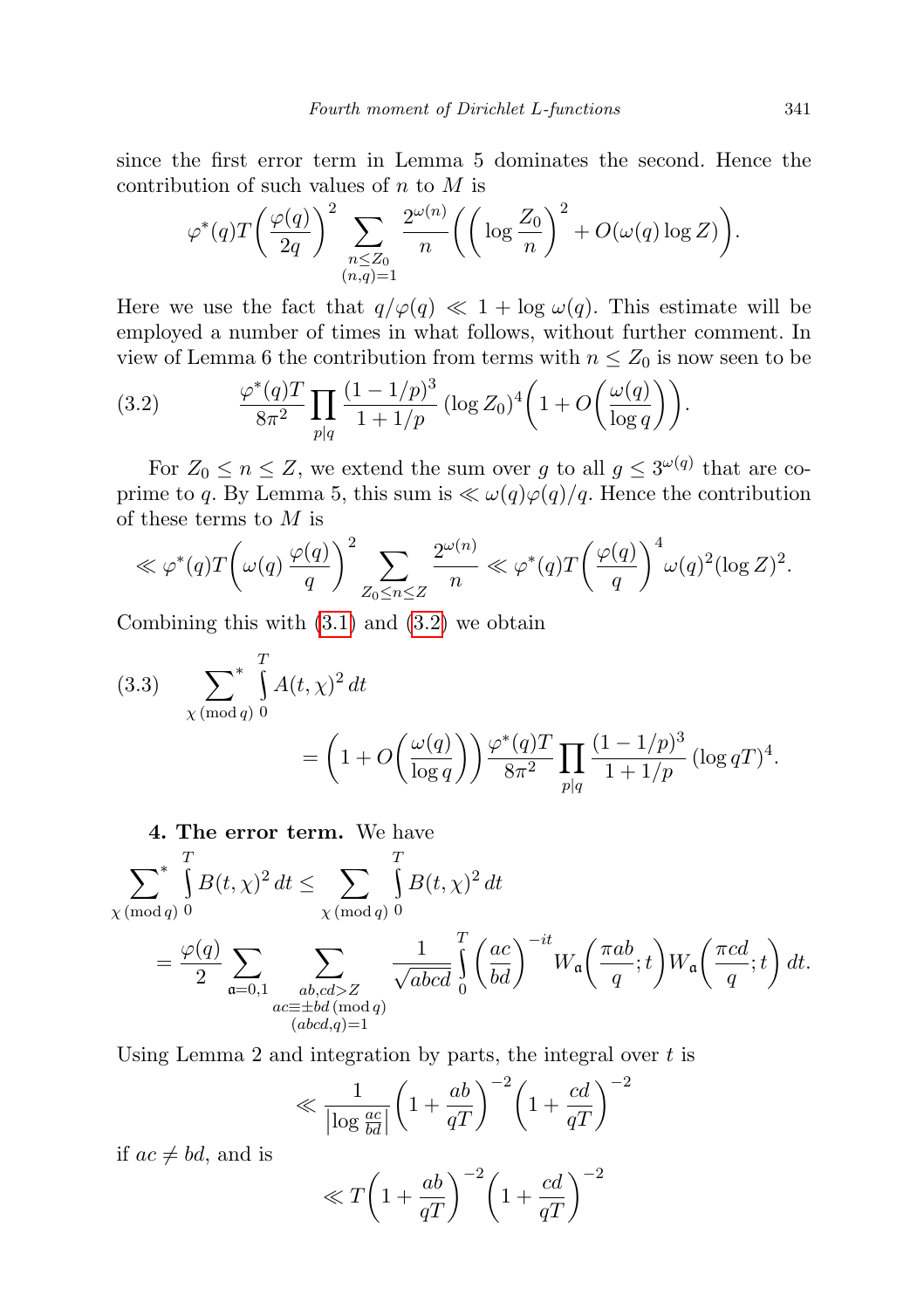if  $ac = bd$ . Hence

$$
\sum_{\chi \pmod{q}}^{T} B(t, \chi)^2 dt = O(R_1 + R_2),
$$

where

$$
R_1 = \varphi(q)T \sum_{\substack{ab, cd > Z \\ (abcd,q)=1}} \frac{1}{\sqrt{abcd}} \left(1 + \frac{ab}{qT}\right)^{-2} \left(1 + \frac{cd}{qT}\right)^{-2},
$$
  

$$
R_2 = \varphi(q) \sum_{\substack{ab, cd > Z \\ ac \equiv \pm bd \pmod{q} \\ (abcd,q)=1}} \frac{1}{\sqrt{abcd}} \log \frac{ac}{bd} \left(1 + \frac{ab}{qT}\right)^{-2} \left(1 + \frac{cd}{qT}\right)^{-2}.
$$

To estimate  $R_2$ , we again break the terms into dyadic ranges  $Z_1 \le ab$  $2Z_1$  and  $Z_2 \leq cd < 2Z_2$ , where  $Z_1, Z_2 > Z$ . By Lemma 4, the contribution of each such block is

<span id="page-7-1"></span>
$$
\ll \frac{\varphi(q)}{\sqrt{Z_1 Z_2}} \left(1 + \frac{Z_1}{qT}\right)^{-2} \left(1 + \frac{Z_2}{qT}\right)^{-2} \frac{Z_1 Z_2}{q} \left(\log Z_1 Z_2\right)^3.
$$

Summing over all the dyadic ranges we obtain

(4.1) 
$$
R_2 \ll \varphi(q) T (\log q)^3.
$$

To handle  $R_1$  we argue as in the previous section. We write  $a = gr$ ,  $b = gs, c = hs$  and  $d = hr$ , where  $(r, s) = 1$ , and we put  $n = rs$ . Then

<span id="page-7-0"></span>(4.2) 
$$
R_1 \ll \varphi(q)T \sum_{(n,q)=1} \frac{2^{\omega(n)}}{n} \bigg( \sum_{\substack{g > \sqrt{Z/n} \\ (g,q)=1}} \frac{1}{g} \bigg( 1 + \frac{g^2 n}{qT} \bigg)^{-2} \bigg)^2.
$$

We split the sum over *n* into the ranges  $n \leq qT$  and  $n > qT$ . In the first case, the sum over  $g$  is

$$
\ll 1 + \sum_{\substack{\sqrt{Z/n} \le g \le \sqrt{qT/n} \\ (g,q)=1}} \frac{1}{g}.
$$

1

When  $n \leq Z_0$  this is

$$
\ll \frac{\varphi(q)}{q} \,\omega(q)
$$

by Lemma 5. In the alternative case  $n > Z_0$  we extend the sum over g to include all  $g \leq 3^{\omega(q)}$  that are coprime to q. Lemma 5 then gives the same bound as before. Thus the contribution of the terms  $n \leq qT$  to [\(4.2\)](#page-7-0), using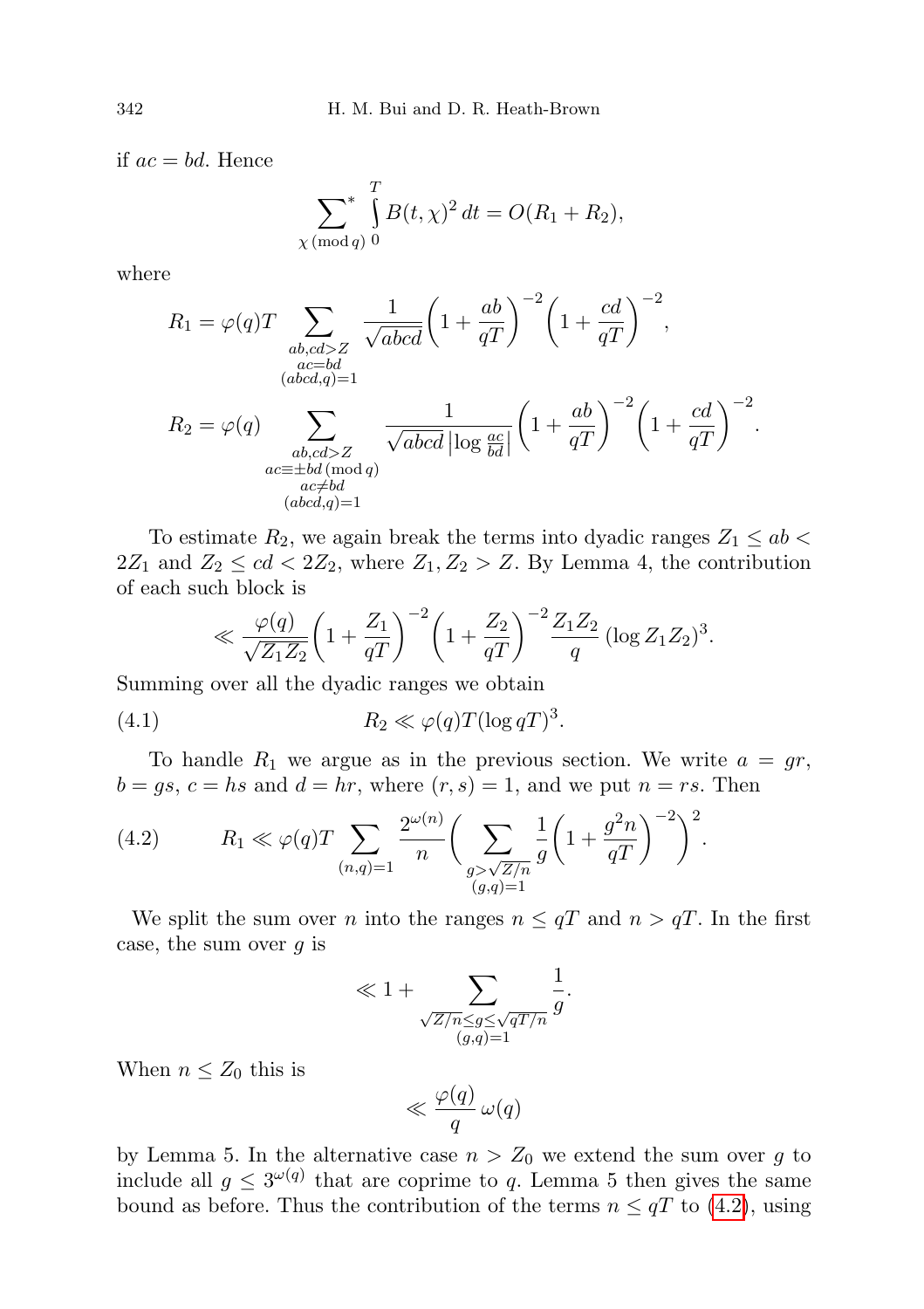Lemma 6, is

<span id="page-8-2"></span>(4.3) 
$$
\ll \varphi(q)T\left(\frac{\varphi(q)}{q}\,\omega(q)\right)^2 \sum_{\substack{n\leq qT\\(n,q)=1}} \frac{2^{\omega(n)}}{n} \ll qT\left(\frac{\varphi(q)}{q}\right)^5 \omega(q)^2 (\log qT)^2.
$$

In the remaining case  $n > qT$ , the sum over g in [\(4.2\)](#page-7-0) is  $O(q^2T^2/n^2)$ . Hence the contribution of such terms is

$$
\ll \varphi(q)T \sum_{n>qT} \frac{2^{\omega(n)}}{n} \frac{q^4 T^4}{n^4} \ll \varphi(q)T \log qT.
$$

In view of  $(4.1)$  and  $(4.3)$  we now have

<span id="page-8-3"></span>(4.4) 
$$
\sum_{\chi \pmod{q}} \int_{0}^{T} B(t,\chi)^{2} dt \ll qT \left(\frac{\varphi(q)}{q}\right)^{5} \omega(q)^{2} (\log qT)^{2} + \varphi(q)T(\log qT)^{3}.
$$

<span id="page-8-0"></span>5. Deduction of Theorem 1. From Lemma 1 we have

$$
\sum_{\chi \pmod{q}}^{T} |L(1/2 + it, \chi)|^4 dt
$$
  
=  $4 \sum_{\chi \pmod{q}}^{T} (A(t, \chi)^2 + 2A(t, \chi)B(t, \chi) + B(t, \chi)^2) dt.$ 

The first and third terms on the right hand side are handled by [\(3.3\)](#page-6-1) and [\(4.4\)](#page-8-3). Also, by Cauchy's inequality we have

$$
\sum_{\chi \pmod{q}}^{T} A(t, \chi) B(t, \chi) dt
$$
  
 
$$
\leq \left( \sum_{\chi \pmod{q}}^{T} A(t, \chi)^{2} dt \right)^{1/2} \left( \sum_{\chi \pmod{q}}^{T} B(t, \chi)^{2} dt \right)^{1/2}.
$$

Hence [\(3.3\)](#page-6-1) and [\(4.4\)](#page-8-3) also yield an estimate for the cross term. Combining these results leads to the theorem.

Acknowledgements. The first author is supported by an EPSRC Postdoctoral Fellowship.

## References

- <span id="page-8-1"></span>[1] D. R. Heath-Brown, The fourth power mean of Dirichlet's L-functions, Analysis 1 (1981), 25–32.
- [2] H. L. Montgomery, Topics in Multiplicative Number Theory, Lecture Notes in Math. 227, Springer, Berlin, 1971.